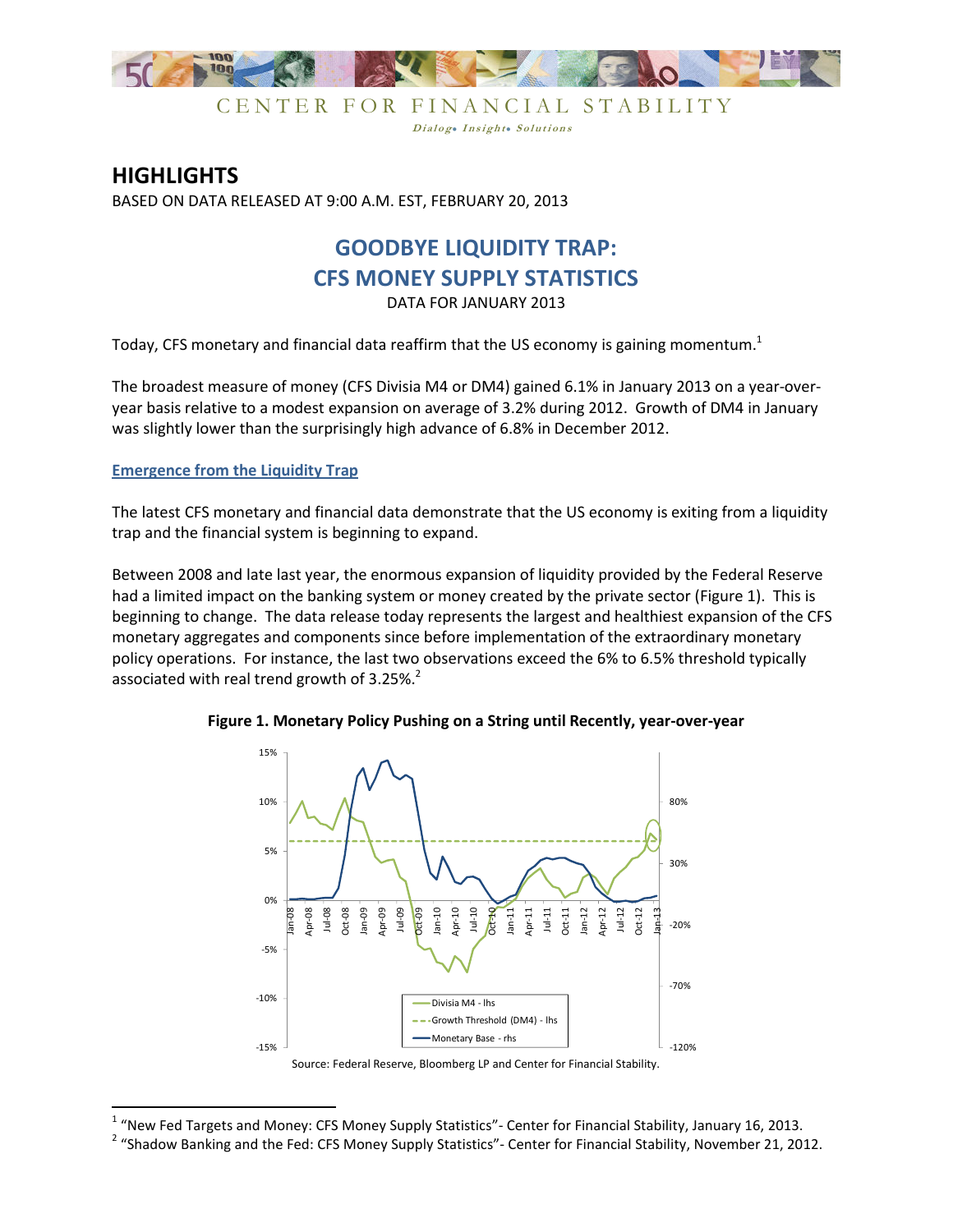

Dialog. Insight. Solutions

For the economy, the monetary services created by the private sector of CFS DM4 matter, as they account for a stunning 85% of the nominal expenditure on the components of that broadest monetary aggregate. In contrast, the high powered money controlled by the Federal Reserve (or monetary base<sup>3</sup>) accounts for a scant 15% of the total expenditure on the components of DM4.

## **The Markets**

In the month since the last CFS monetary release, market expectations for a puncturing of the ceiling for the Federal funds rate range of 0 to 25 basis points as well as the next possible move to 50 basis points has moved forward by three months (Figure 2). So, stronger private sector growth is beginning to alter expectations. Going forward, bond and money market expectations coupled with CFS monetary aggregates and components should prove essential for future market moves.



#### **Figure 2. Future Federal Funds Rate Implied by Futures Contracts**

### **Figure 3. Major CFS Monetary Aggregates and Reserve Balances, % year-over-year**

|                                   | 2007         | 2008               | 2009                | 2010               | 2011            |                 | Aug-12 Sep-12      | <b>Oct-12</b>   | Nov-12 Dec-12 |                 | Jan-13       |
|-----------------------------------|--------------|--------------------|---------------------|--------------------|-----------------|-----------------|--------------------|-----------------|---------------|-----------------|--------------|
| <b>CFS DM4</b>                    | 7.3%         | $8.1\%$            | $-4.9\%$            | $-0.7%$            | $0.9\%$         | $3.4\%$         | $4.2\%$            | $4.4\%$         | 5.1%          | 6.8%            | 6.1%         |
| <b>CFS DM4-</b><br><b>CFS DM3</b> | 7.3%<br>8.1% | $2.4\%$<br>$2.8\%$ | $-5.1\%$<br>$-2.3%$ | $-0.6%$<br>$0.1\%$ | 2.7%<br>$3.6\%$ | 2.6%<br>$3.4\%$ | $3.6\%$<br>$4.2\%$ | $3.9\%$<br>4.5% | 4.5%<br>4.8%  | 6.8%<br>$6.7\%$ | 6.3%<br>6.0% |
| <b>Reserves</b>                   | $0.0\%$      | 1802%              | 38.8%               | $-5.4\%$           | 48.2%           | $-5.1\%$        | $-7.7\%$           | -6.9%           | $-2.8%$       | $-1.8%$         | 1.0%         |

Source: Center for Financial Stability and Federal Reserve Board (total reserves of depository institutions).

### **About CFS Money Supply**

<u>.</u>

CFS Divisia monetary measures were developed under the direction of Professor William A. Barnett one of the world's leading experts on monetary and financial aggregation theory. CFS money supply

 $3$  Monetary base and total reserves are from the Federal Reserve Board's statistical release H.3.